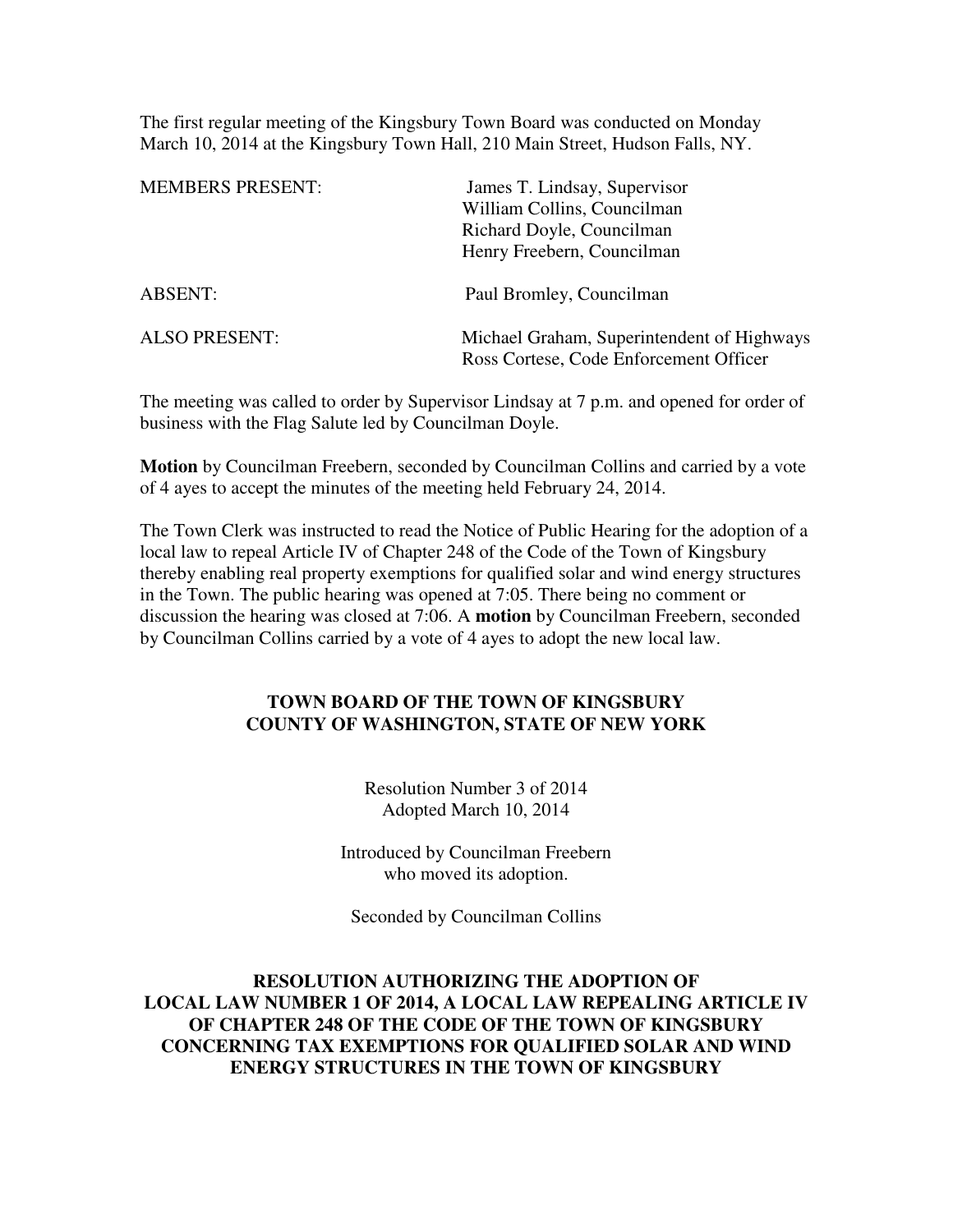**BE IT RESOLVED** by the Town Board (the "Board") of the Town of Kingsbury (the "Town"), in the County of Washington, on this 10 day of March 10,2014, as follows:

**WHEREAS**, it is the intention of the Town to repeal Article IV of Chapter 248 of the Code of the Town of Kingsbury and thereby enable real property tax exemptions for qualified solar and wind energy structures; and

**WHEREAS**, notice of said public hearing was duly posted and then published in the official newspaper of the Town, pursuant to and in conformance with the Municipal Home Rule Law; and

**WHEREAS**, said public hearing was duly held before the Town Board this 10th day of March, 2014 at \_\_\_\_\_ p.m. at the Offices of the Town of Kingsbury and all parties in attendance were permitted an opportunity to speak on behalf of or in opposition to the local law.

**WHEREAS**, the proposed adoption of this Local Law is an action under the New York State Environmental Quality Review Act (SEQRA). The Town Board hereby declares that this action is a Type II action pursuant to 6 NYCRR 617.5(20) and (27) and declares that the action does not have a significant impact on the environment and the action is hereby precluded from further environmental review.

**NOW, THEREFORE BE IT RESOLVED** by the Town Board as follows:

**RESOLVED**, the Town Board, upon due deliberation of the Local Law finds that the adoption of the same is in the best interests of the Town.

**RESOLVED**, the Local Law repealing Article IV of Chapter 248 of the Code of the Town of Kingsbury, thereby permitting the grant of real property tax exemptions for qualified solar and wind structures located in the Town is hereby adopted as Local Law Number 1 of 2014, a copy of which is attached hereto and made a part hereof.

**RESOLVED**, pursuant to and in accordance with the Municipal Home Rule Law, the Town Clerk is hereby directed to enter this Local Law into the minutes of this meeting and file the same with the Office of the Secretary of State of the State of New York.

**RESOLVED**, this resolution shall take effect immediately.

| Those members present were: | Voting |
|-----------------------------|--------|
| James Lindsay, Supervisor   | Aye    |
| Henry Freebern, Councilman  | Aye    |
| William Collins, Councilman | Aye    |
| Richard Doyle, Councilman   | Aye    |
| Paul Bromley, Councilman    | Absent |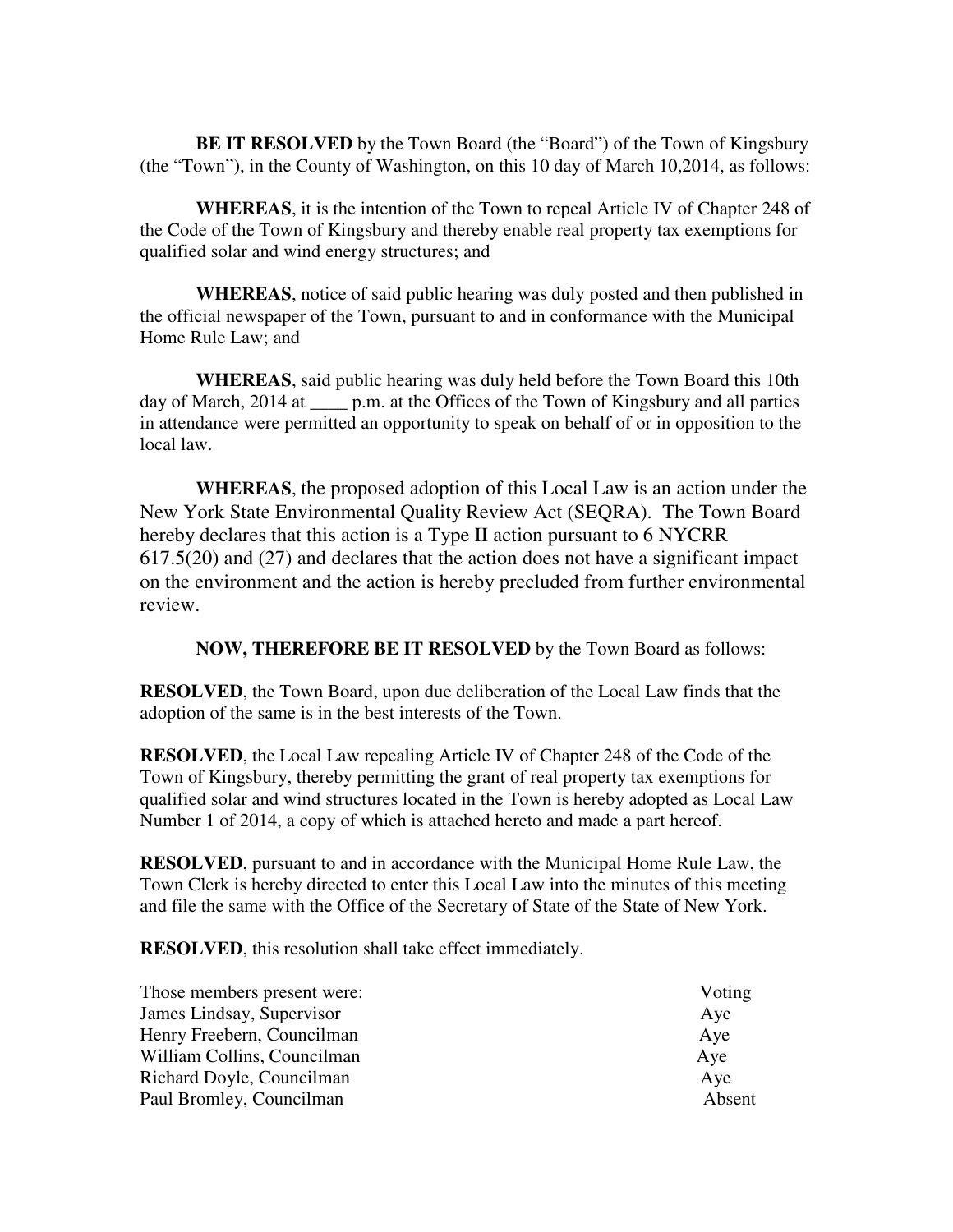At 7:08 the public hearing was re-opened regarding to a resolution amending certain sections of the zoning local law of the Town of Kingsbury contained in Chapter 80 of the Code of the Town of Kingsbury. Supervisor Lindsay spoke about two issues that were left. The first is having 5 acres for a hobby farm may be too restrictive and the second regarding a junkyard law. Ross Cortese, Code Enforcement Officer spoke about regulating hobby farms by adjusting the definition. After discussion amongst the board members it was decided the public meeting would continue the next meeting when all Town Board members were present.

Superintendent of Highways, Michael Graham made a request to the Town Board to go back out to bid for a tandem axle cab & chassis truck. Town Board members were presented with copies of the new specs and the Town Attorney will review the new specs tomorrow morning. If approval is met with the Town Attorney the Town Clerk has been instructed to publish a Notice to Bidders. Sealed bids will be accepted until 3:30 on March 24, 2014 at the Town Clerk's office. The bids will be opened and read aloud at the regular Town Board meeting on March 24, 2014.Superintendent of Highways, Michael Graham and Councilman Paul Bromley will review the bids. On April 14, 2014 at the regular Town Board meeting, the bid will be awarded. A **motion** was made by Councilman Doyle, seconded by Councilman Freebern and carried by a vote of 4 ayes to send bids out for the new truck.

Supervisor Lindsay, Councilman Freebern and Recreation Director Debbie Battiste met to discuss the men's softball league on March 4, 2014.There was concern about the budget for this program for 2014. Last year there were 20 teams, this year there are 16, which allows for the fields to be used 2 nights per week instead of 3. The cost of the maintenance of the fields by the groundskeepers will be less. There will be budget change in the Recreation Budget. The two softball supervisors will each work one night per week and be paid \$125.00 bi-weekly. A **motion** by Councilman Freebern, seconded by Councilman Collins carried by a vote of 4 ayes to accept the changes for the men's softball league.

A discussion was also had about the problem with home runs in left field being hit over the fence at Derby Park. A suggestion was made about installing netting with 4 poles. The softball teams are looking for support from their sponsors with the cost of the netting. Supervisor Lindsay needs to speak to Mike Fiorillo, Village Highway Superintendent, before any work is done.

Supervisor Lindsay read a letter of resignation from Kathleen Hallenbeck, a board member of the recreation committee. A **motion** was made by Councilman Doyle, seconded by Councilman Freebern, carried by a vote of 4 ayes to accept her resignation.